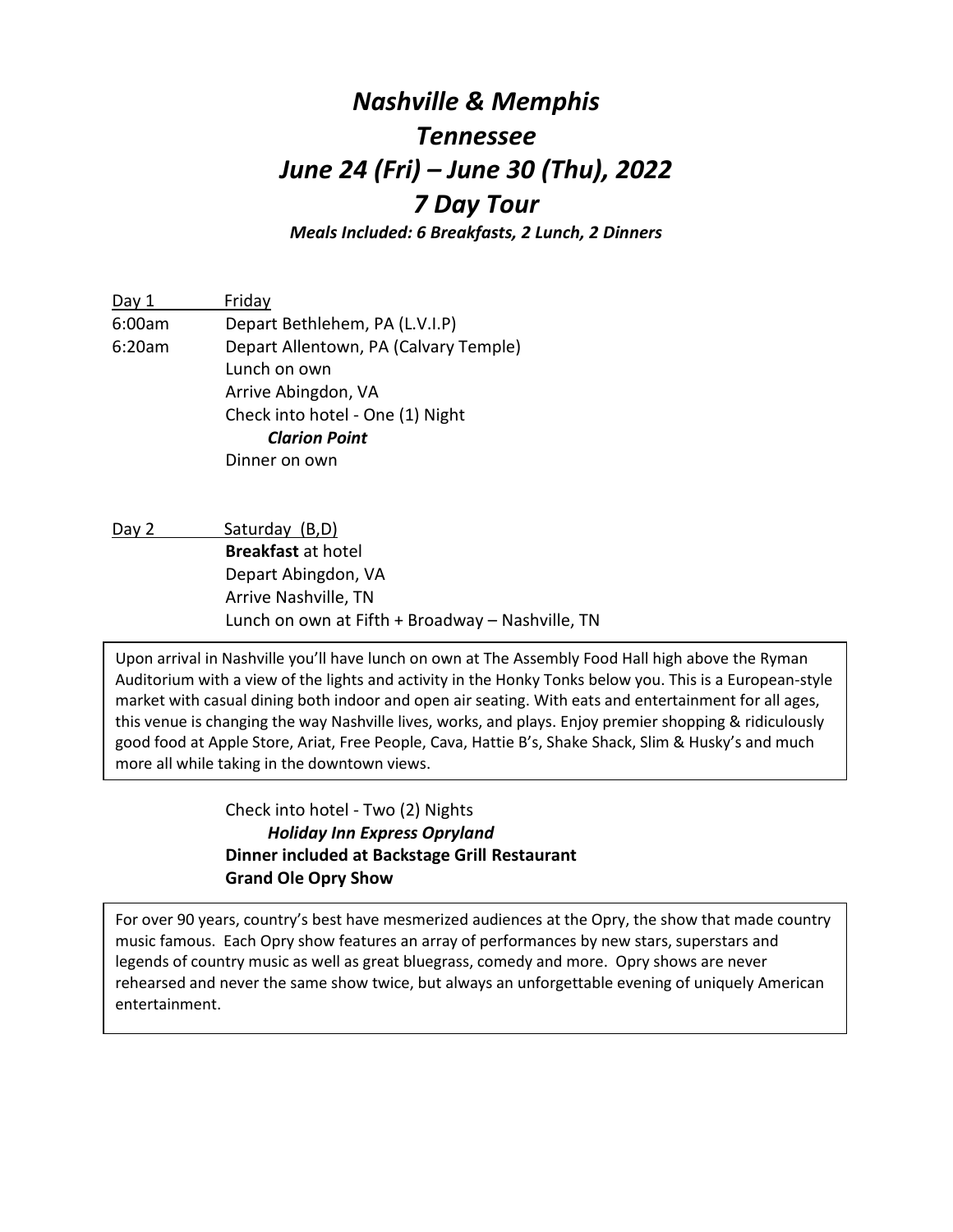Troubadour Music Sightseeing is an "Only in Nashville" kind of experience. Bringing new meaning to the phrase "Entertaining Narrative" it's sightseeing with a singer/songwriter guide. The tour will include Downtown Nashville's colorful history with drive-bys of the historic Ryman Auditorium, Tootsie's Orchid Lounge, Honky Tonk Row, Ernest Tubb's Record Shop and The Bluebird Cafe. Plus, you will hear what it's like trying to break into Nashville's music scene, both the struggles and the victories. As an added bonus your Troubadour will perform some of his or her original songs!

## **Singer Songwriter Lunch included**

This evening enjoy a private group lunch with a Nashville Singer & Songwriter.

## **Country Music Hall of Fame**

Membership in the Country Music Hall of Fame, the highest honor a country music professional can receive, is extended to performers, songwriters, broadcasters, musicians, and executives in recognition of their contributions to the development of country music. The first inductees were Hank Williams, Jimmie Rodgers, and Fred Rose. The most recent inductees (class of 2019) are Jerry Bradley, Brooks & Dunn and Ray Stevens. The Museum has an extensive, permanent objects collection. This collection includes more than eight hundred stage costumes, over six hundred instruments, and hundreds of other objects—from microphones to automobiles—documenting the history of country music. Honoring classic and current artists, the Museum exhibits everything from Hank Williams's cherished Martin guitar to Elvis Presley's custom Cadillac limousine, to outfits and instruments from the likes of Alison Krauss and Carrie Underwood, to a showcase of today's top artists.

## **RCA Studio B Tour**

What started in 1957 as a sketch on a dinner napkin quickly became the birthplace to more than 35,000 legendary songs and more than 1,000 popular hits. Located on renowned Music Row, Historic RCA Studio B is one of the most famous studios in the world. Over 35,000 songs were recorded here by artists such as Dolly Parton, Elvis Presley, Roy Orbison, and even more recently, Martina McBride and Carrie Underwood. Hear the stories behind the legendary recordings and view some of the original instruments used in producing over 1,000 hit records on this private guided tour.

Dinner and time on own in Nashville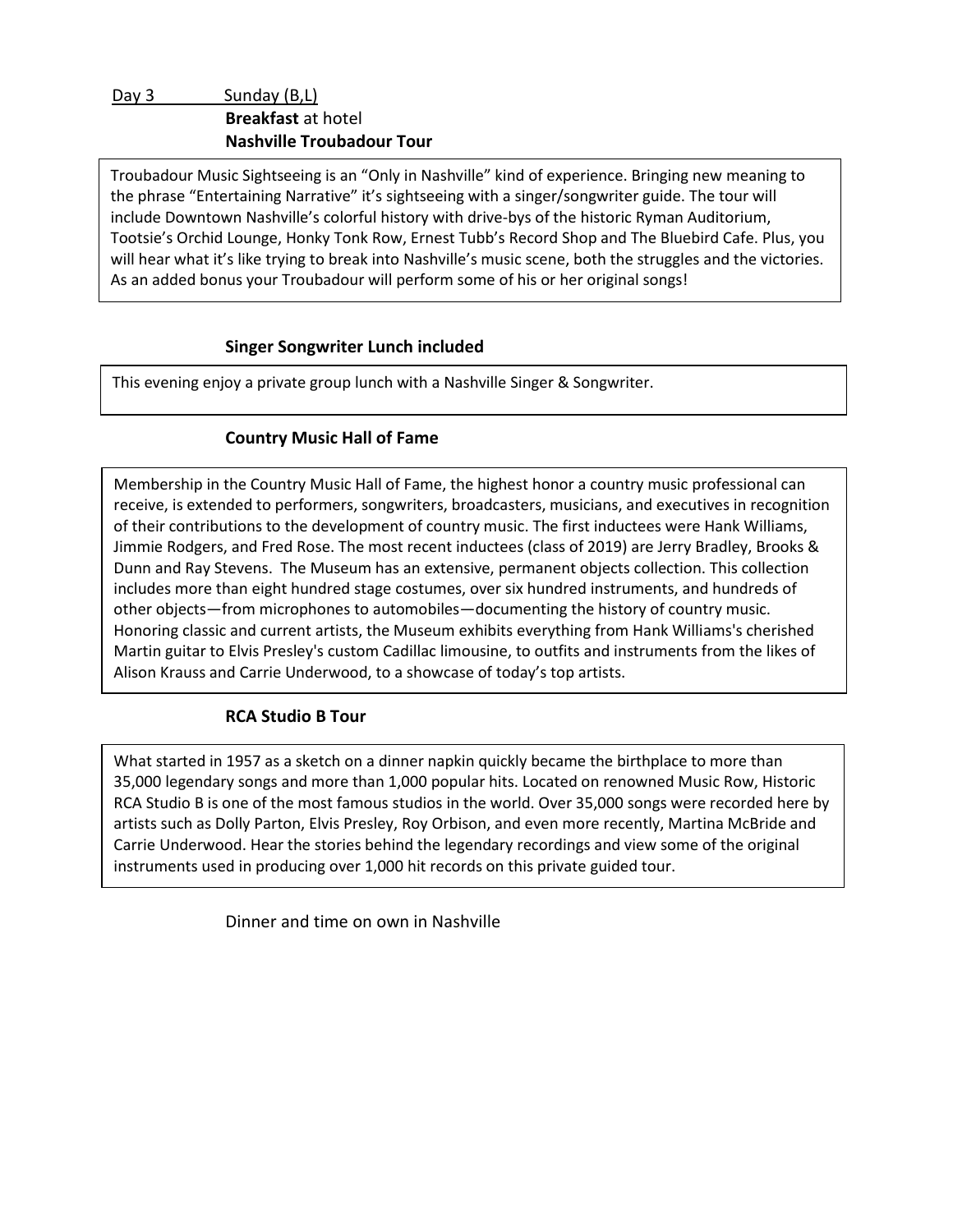Day 4 Monday (B,D) **Breakfast** at hotel Depart Nashville for Memphis **Rock N Soul Museum**

The Memphis Rock 'n' Soul Museum's exhibition about the birth of rock and soul music was created by the Smithsonian Institution. It tells the story of musical pioneers who, for the love of music, overcame racial and socio-economic barriers to create the music that shook the entire world.

Lunch and time on own in Memphis

Check into hotel - Two (2) Nights

## *Comfort Inn Downtown Memphis* **Dinner included at Blues City Café**

Day 5 Tuesday (B,L) **Breakfast** at hotel **Memphis Mojo Tour**

This day starts with a little toe-tapping fun as a Guitar Playing Tour Guide boards your bus. You'll sing along as you see the famous sights and hear the famous songs that made and created the Memphis Sound.

#### **Sun Studio Tour**

Experience a visit to Sun Studios-The Birthplace of Rock N' Roll (1950) and home to the "Million Dollar Quartet"--Elvis Presley, Johnny Cash, Jerry Lee Lewis and Carl Perkins. Did you know Studio owner Sam Philipps, a music legend in his own right, discovered BB King and recorded Howlin' Wolf while working for another label? And did you know that Sun Studios is still rockin' today? You never know who may walk in the door as you're walking out.

#### **Graceland – Elvis Experience Tour & Airplanes – lunch voucher included**

*Tour includes Graceland Mansion Audio-Guided Tour with orientation film, access to Elvis Presley's Memphis, Elvis' Two Custom Airplanes, Presley Motors Car Museum, Elvis: The Entertainer Career Museum & Elvis Discovery Exhibits.*

complex which includes Elvis The Entertainer Career Museum, restaurants, shops and much more. Explore Elvis' home and follow his amazing journey to music super-stardom through exhibit after exhibit of museum-quality videos, personal mementos, displays of authentic clothing, an incredible showcase of awards, and much more. Experience how the King of Rock 'n' Roll lived as you tour Graceland mansion, step aboard his famous custom jets, and check out his collection of cars. The Graceland experience also includes Elvis Presley's Memphis, a new, state-of-the-art entertainment